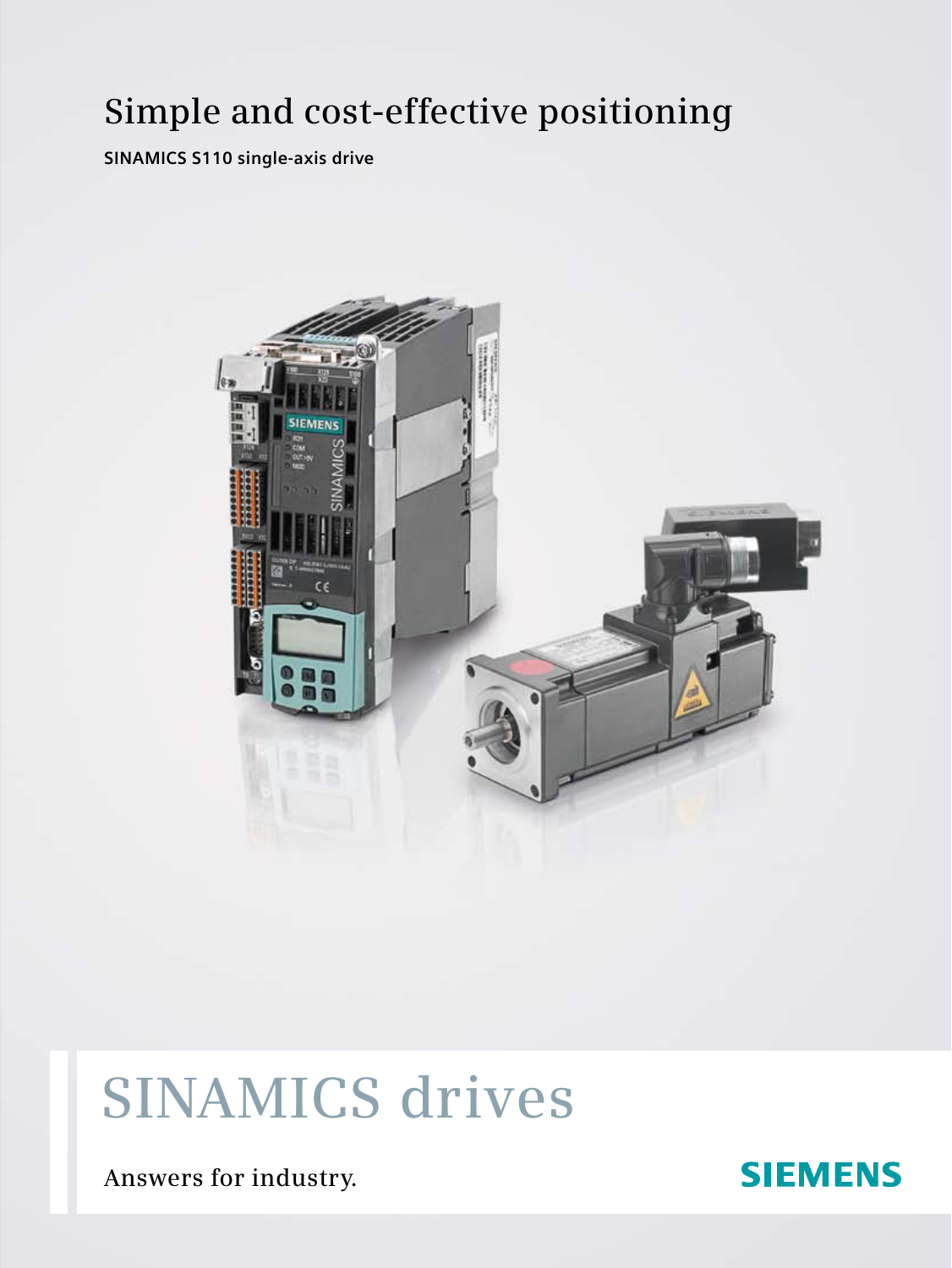# **SINAMICS S110 – servo drive for basic positioning tasks**





## **Reliably positioning single axes – precisely and fast**

For many applications in machinery and plant construction, machine axes must be positioned as simply as possible – however also quickly and precisely. SINAMICS S110 was specifically designed for this purpose.

When it involves moving a machine axes reliably and with adequate performance from one position to another then SINAMICS S110 is the optimum choice.

### **Everything that a positioning drive requires**

SINAMICS S110 integrates all of the required positioning functions and can control both synchronous as well as induction servomotors. It supports the wide variety of encoder types most frequently used in practice. An analog +/-10 V setpoint interface as well as various field bus interfaces are available to connect a SINAMICS S110 drive unit to a higher-level control.

# **The perfect solution for a wide range of applications**

Typical examples for using SINAMICS S110 drives include:

- • Handling equipment
- Feed and withdrawal equipment
- Stacking units
- Automatic assembly machines
- Laboratory automation systems
- Tool changing mechanisms
- • Adjuster and actuator axes
- Tracking equipment
	- e.g. solar panels
- Medical technology and health systems e.g. patient beds

### **Unique in its class – integrated safety functions**

SINAMICS S110 frequency converters distinguish themselves as a result of the integrated safety functions. All of the relevant safety guidelines and directives can be implemented without requiring any additional equipment and resources.

# **Totally Integrated Automation with SINAMICS S110**

SINAMICS S110 is the ideal positioning drive suitable for applications in conjunction with the SIMATIC automation system. All components of the automation solution can be programmed, parameterized and commissioned using a standard, integrated engineering platform – and that's seamlessly without any system break. With its field bus interfaces, SINAMICS S110 is flexible and can be integrated into the widest range of system environments.

# **SINAMICS S110**

- The positioning specialist
- Onboard safety functions
- Ideal for use with SIMATIC
- Can be used on every control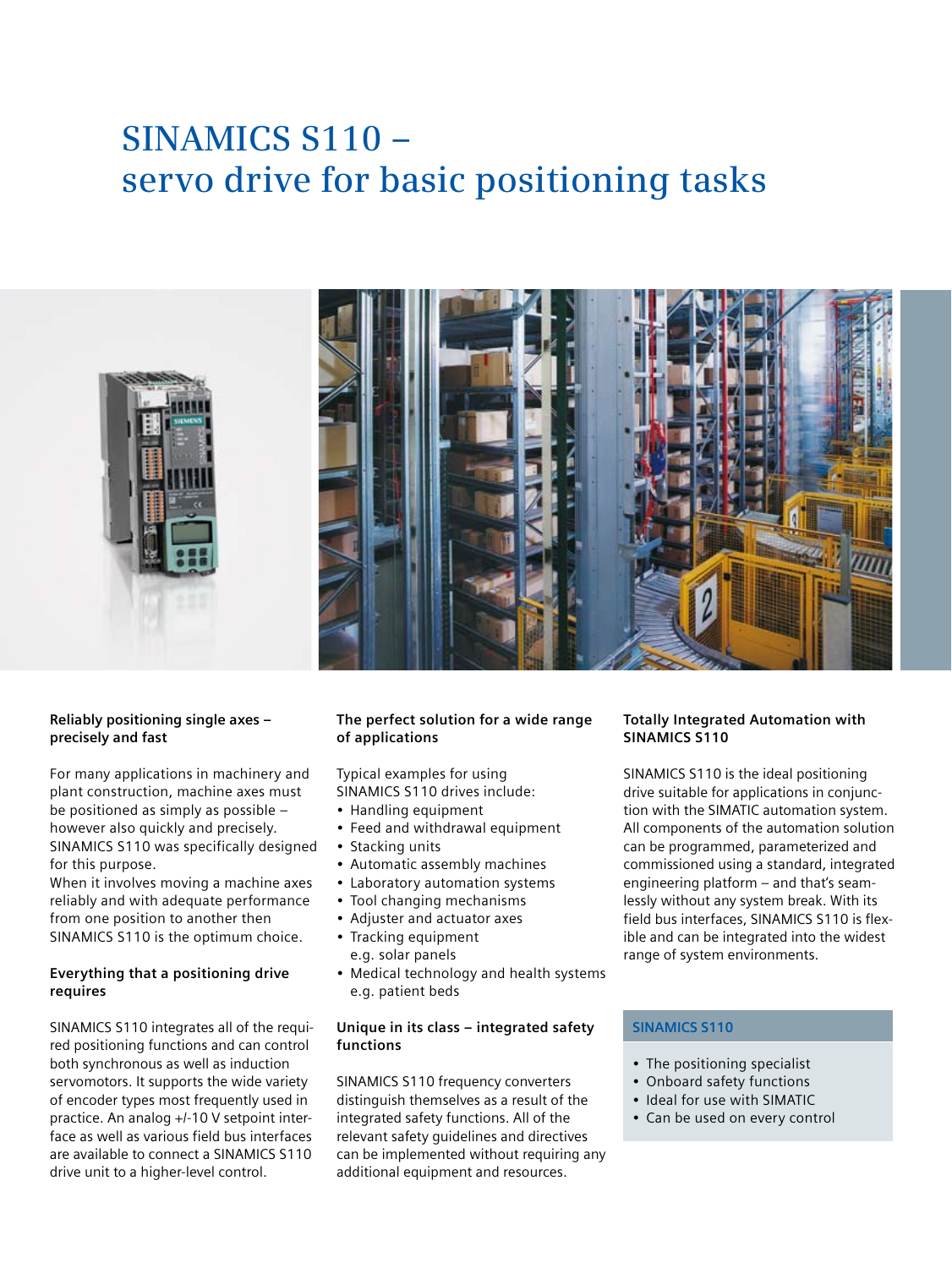# **SINAMICS S110 – Everything at a glance**

| <b>SINAMICS S110 drive converters for standard positioning tasks</b> |                                                                                                                                                                               |                         |                               |                              |                                               |                 |  |
|----------------------------------------------------------------------|-------------------------------------------------------------------------------------------------------------------------------------------------------------------------------|-------------------------|-------------------------------|------------------------------|-----------------------------------------------|-----------------|--|
| <b>Frame size</b>                                                    | FS A                                                                                                                                                                          | FS <sub>B</sub>         | FS <sub>C</sub>               | FS <sub>D</sub>              | FS <sub>E</sub>                               | FS <sub>F</sub> |  |
|                                                                      |                                                                                                                                                                               |                         |                               |                              |                                               |                 |  |
| Drive type                                                           | AC/AC drive, modular                                                                                                                                                          |                         |                               |                              |                                               |                 |  |
| Degree of protection                                                 | <b>IP20</b>                                                                                                                                                                   |                         |                               |                              |                                               |                 |  |
| Line supply voltage V <sub>line</sub> /power ranges                  |                                                                                                                                                                               |                         |                               |                              |                                               |                 |  |
| 1-ph. 200  240 V AC                                                  | $0.120.75$ kW<br>(0.161HP)                                                                                                                                                    |                         |                               |                              |                                               |                 |  |
| 3-ph. 380  480 V AC                                                  | 0.37  1.5 kW<br>(0.5 2.0HP)                                                                                                                                                   | 2.2  4 kW<br>(3 5.4 HP) | 7.5  15 kW<br>(10.2  20.4 HP) | 18.5  30 kW<br>(25.1540.8HP) | 37  45 kW<br>$(50.361.2 HP)$ $(74.8122.4 HP)$ | 55  90 kW       |  |
| <b>Positioning functions</b>                                         | Point-to-point positioning; absolute/relative; linear/rotary axis; flying actual value setting; traversing blocks (max. 16)                                                   |                         |                               |                              |                                               |                 |  |
| <b>Monitoring functions</b>                                          | Traversing range limits, following error, standstill, motor temperature                                                                                                       |                         |                               |                              |                                               |                 |  |
| <b>Additional technological functions</b>                            | BICO technology, technology controller                                                                                                                                        |                         |                               |                              |                                               |                 |  |
| Safety functions acc. to EN 954-1,<br>Cat. 3 or EN 61508, SIL 2      | STO: Safe Torque Off, SOS: Safe Operating Stop, SS1, SS2: Safe Stop 1, Safe Stop 2,<br>SBC: Safe Brake Control, SLS: Safely-Limited Speed, SSM: Safe Speed Monitor            |                         |                               |                              |                                               |                 |  |
| <b>Communication interfaces</b>                                      | PROFIBUS DP, CANopen, RS 232                                                                                                                                                  |                         |                               |                              |                                               |                 |  |
| <b>Communication profiles</b>                                        | PROFIdrive, PROFIsafe                                                                                                                                                         |                         |                               |                              |                                               |                 |  |
| <b>Encoders that can be connected</b>                                | HTL/TTL; SSI; DRIVE-CLIQ                                                                                                                                                      |                         |                               |                              |                                               |                 |  |
| Onboard inputs/outputs <sup>1</sup>                                  | 4 DI, 24 V, floating; 4 DI/DO, 24 V; 1 AI (12 bit); 1 PTC/KTY temperature sensor connector                                                                                    |                         |                               |                              |                                               |                 |  |
| Safety-related onboard inputs/outputs <sup>2</sup>                   | 3 F-DI, 24 V; 1 F-DO, 24 V                                                                                                                                                    |                         |                               |                              |                                               |                 |  |
| Line supply frequency                                                | 43  63 Hz                                                                                                                                                                     |                         |                               |                              |                                               |                 |  |
| <b>Output voltage</b>                                                | $V_{\text{line}}$                                                                                                                                                             |                         |                               |                              |                                               |                 |  |
| <b>Output frequency</b>                                              | $0300$ Hz                                                                                                                                                                     |                         |                               |                              |                                               |                 |  |
| <b>Motors</b>                                                        | Synchronous motors, induction motors                                                                                                                                          |                         |                               |                              |                                               |                 |  |
| Closed-loop control technique                                        | Servo control, speed control, position control                                                                                                                                |                         |                               |                              |                                               |                 |  |
| <b>Control performance</b>                                           | Positioning: 4 ms                                                                                                                                                             |                         |                               |                              |                                               |                 |  |
| <b>Tools</b>                                                         | Engineering: SIZER, commissioning: STARTER                                                                                                                                    |                         |                               |                              |                                               |                 |  |
| <b>Typical applications</b>                                          | Pick & place tasks, high-bay racking units, simple handling tasks, positioning rotary tables, positioning<br>adjuster and actuator axes in all machinery construction sectors |                         |                               |                              |                                               |                 |  |

<sup>1</sup> DI: Digital Input, DO: Digital Output; AI: Analog Input

 $^2$  F-DI/F-DO: fail-safe digital input/output; when not used for safety, each F-DI can be used as two standard DIs.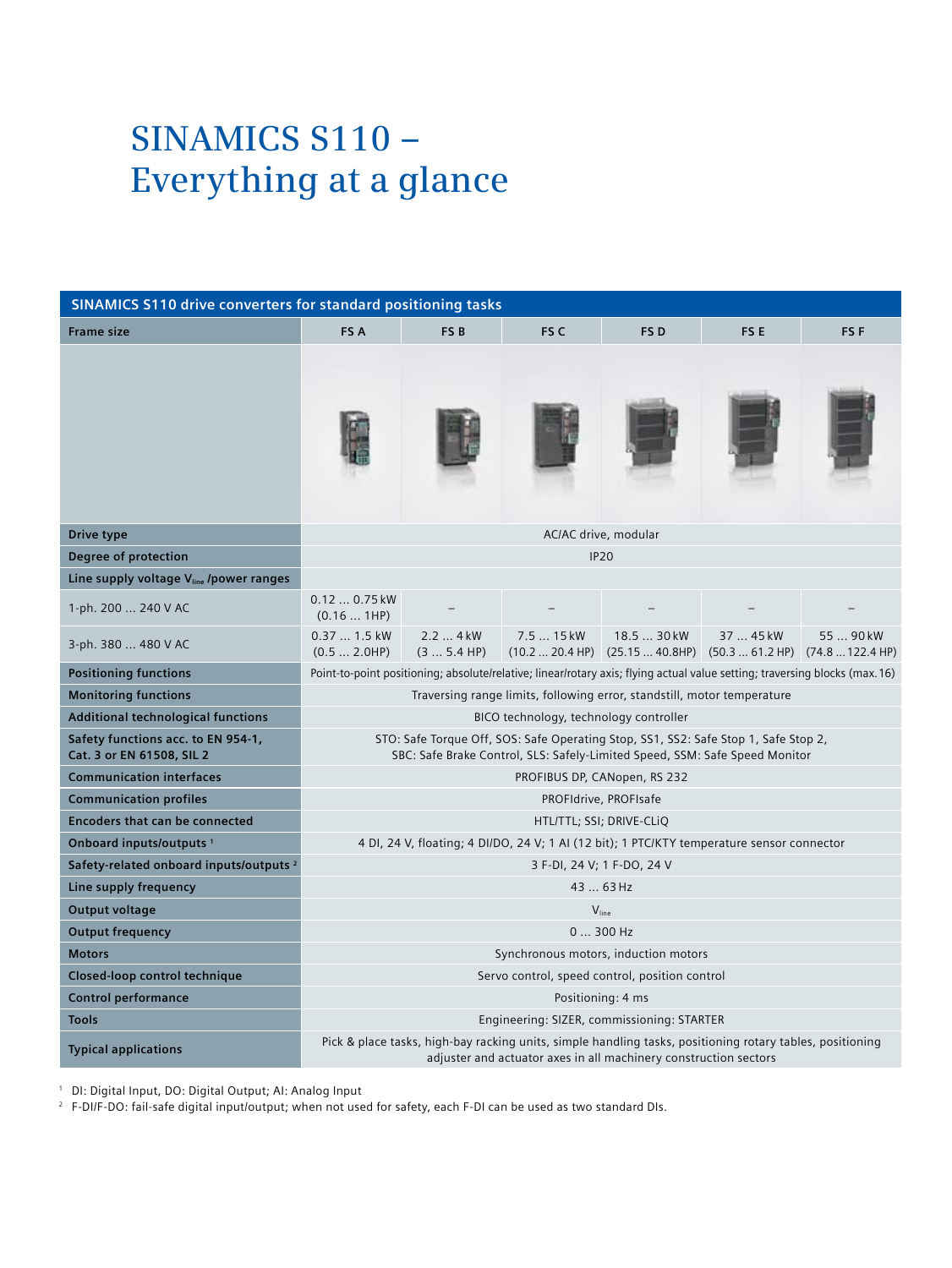# **SINAMICS – the optimum drive for every application**

**The drive family for leading edge drive solutions that are fit for the future**



**SINAMICS offers the optimum drive for each and every drive task – and all of the drives can be engineered, parameterized, commissioned and operated in the same standard fashion.**

# **SINAMICS – fit for every drive application**

- Wide range of power ratings from 0.12 kW to 20 MW
- Low voltage as well as medium voltage versions
- Standard and integrated functionality using a common hardware and software platform
- Standard engineering using just two tools for all drives: SIZER for engineering and STARTER for parameterizing, commissioning and diagnostics
- High degree of flexibility and combinability

## **Standard and integrated in the SINAMICS family**

The SINAMICS S110 positioning drive has the same look and feel as the S120 motion control drive system. It is possible to quickly and simply migrate to SINAMICS S120 if a drive solution, equipped with SINAMICS S110 requires even more performance.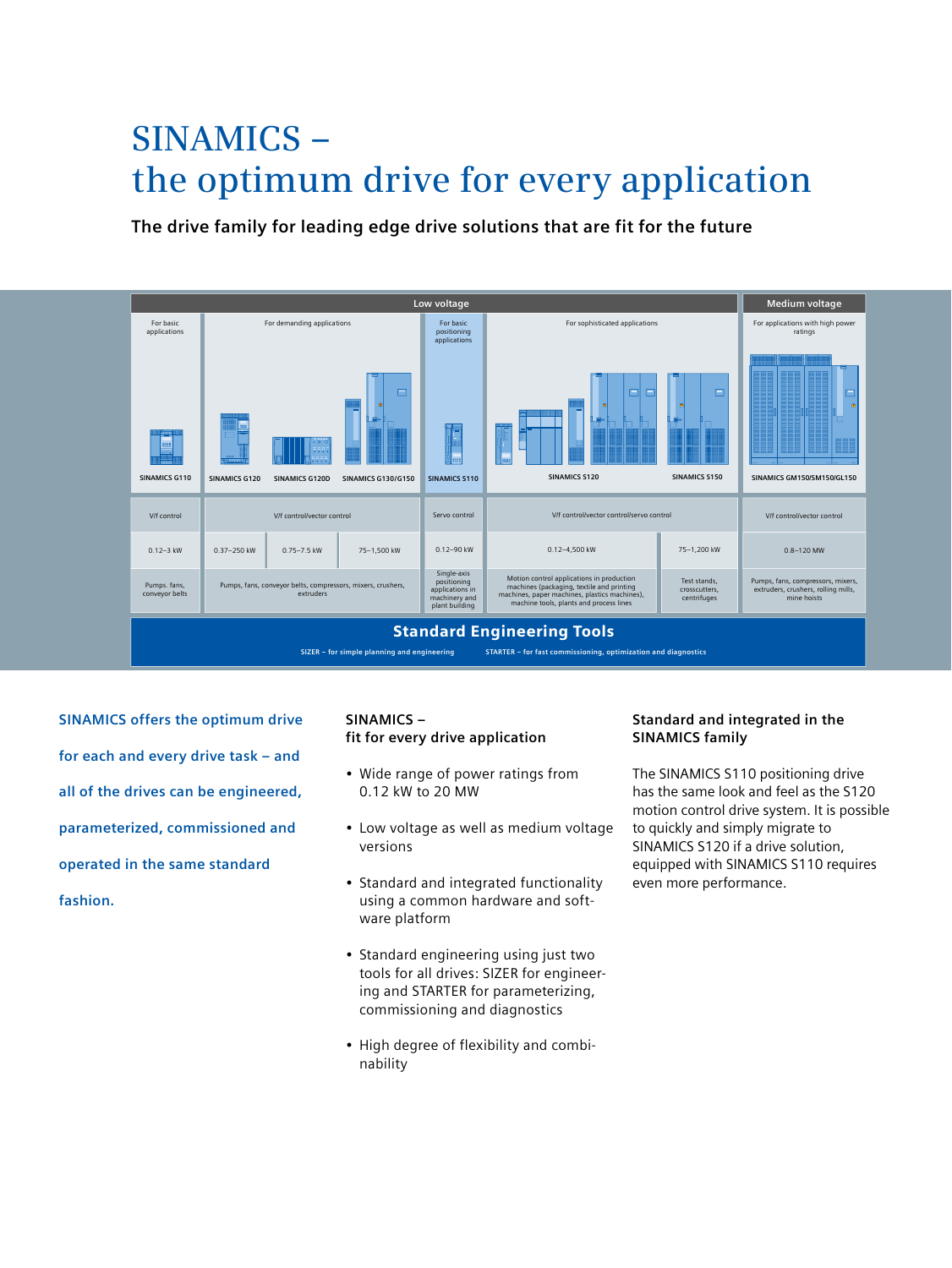# **SINAMICS S110 – positioning functions for all generally encountered applications**



#### **Powerful, efficient and reliable**

The SINAMICS S110 single-axis drive can control linear axes just the same as rotary axes in-line with the particular application requirements. Axes can be positioned to absolute target points or moved through relative distances. An optional following error monitoring function that can be activated immediately issues an alarm if irregularities occur while traversing. The zero speed monitoring at the end positions also has an alarm function. When required, jerk limiting can ensure that the axis starts and stops smoothly. As a consequence, even sensitive products or containers filled with liquid can be efficiently moved but at the same time carefully with low associated stress.

#### **"MDI" mode**

The "MDI" $^{\circ}$  mode is the simplest way of positioning using SINAMICS S110. The positioning parameters (velocity, target position/travel distance – optionally also acceleration rates) can be entered from the higher-level control, and are activated by the start command. If required, individual parameters for positioning travel can be modified as the axis moves.

#### **"Traversing blocks" mode**

Simple traversing profiles can be implemented in the "traversing blocks" mode. Up to 16 position or traversing distances can be saved in the drive together with the corresponding velocity and acceleration parameters. These traversing blocks can be executed either sequentially or according to additional criteria.

#### **"Jog" mode**

Goods randomly arriving on a conveyor belt can be brought into a precise position using the jog mode. Epos can be simply used to clamp workpieces using the travel to endstop function.

#### **Epos2 positioning functions**

- Linear/rotary axes
- Point-to-point positioning, absolute/relative
- Traversing profiles
- Flying positioning
- Travel to fixed endstop
- • Jerk limiting
- Motion monitoring, standstill monitoring
- Monitoring travel range limits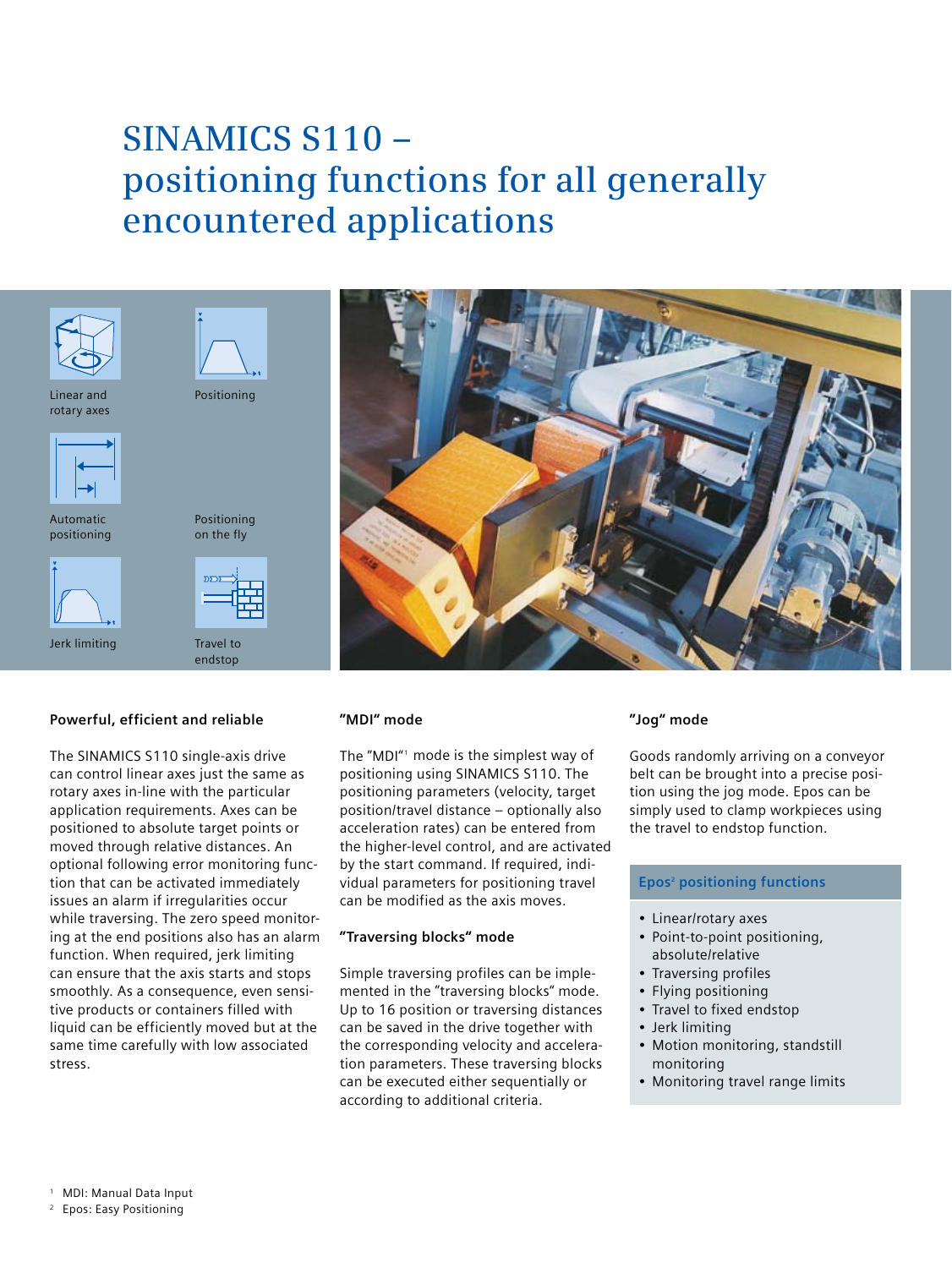# **SINAMICS S110 – one of the most universal and safest positioning drives**



### **Versatile single-axis servo drive**

As drive converter for standard positioning tasks, SINAMICS S110 operates quickly and efficiently. This can involve machinery axes with a high dynamic performance, which define the primary process of a machine or plant, as well as also actuator axes that are less critical from a time perspective. SINAMICS S110 positions synchronous and induction motors with power ratings of up to 90 KW.

### **Open and connection-friendly for all motors**

SINAMICS S110 is open when it comes to the source of the motor that is being used. The complete solution with motors from Siemens is a harmonized to create the optimum solution. Both 1FK7/1FT7 synchronous servomotors as well as also the smooth-running 1PH7 induction motors have electronic type plates and a digital DRIVE-CLiQ interface that permits drive systems to be quickly commissioned.

## **Universal connection to higher level control systems**

The SINAMICS S110 positioning drive is available with a PROFIBUS interface and supports standard protocols such as PROFIdrive and PROFIsafe for connection to a higher-level control system: Further, SINAMICS S110 can also be connected to a higher-level control via the CANopen interface. SINAMICS S110 can be optimally integrated into the SIMATIC automation system via PROFIBUS.

#### **Safety-based motion**

The positioning functions of the SINAMICS S110 are complemented by an extensive set of integrated safety functions. These safety functions support the straightforward implementation of innovative safety concepts in compliance with the appropriate standards. As the safety functions are integrated they respond very quickly in critical situations to avoid damage to man and machine.

Safety functions are either controlled using safety-relevant onboard input terminals or via PROFIBUS using the PROFIsafe profile.

## **Increased safety and productivity with integrated safety functions**

- Safe Torque Off (STO)
- Safe Operating Stop (SLS)
- Safe Stop, Cat. 1 (SS1)
- Safe Stop, Cat. 2 (SS2)
- Safely Limited Speed (SLS)
- Safe Speed Monitor (SSM)
- Safe Brake Control (SBC)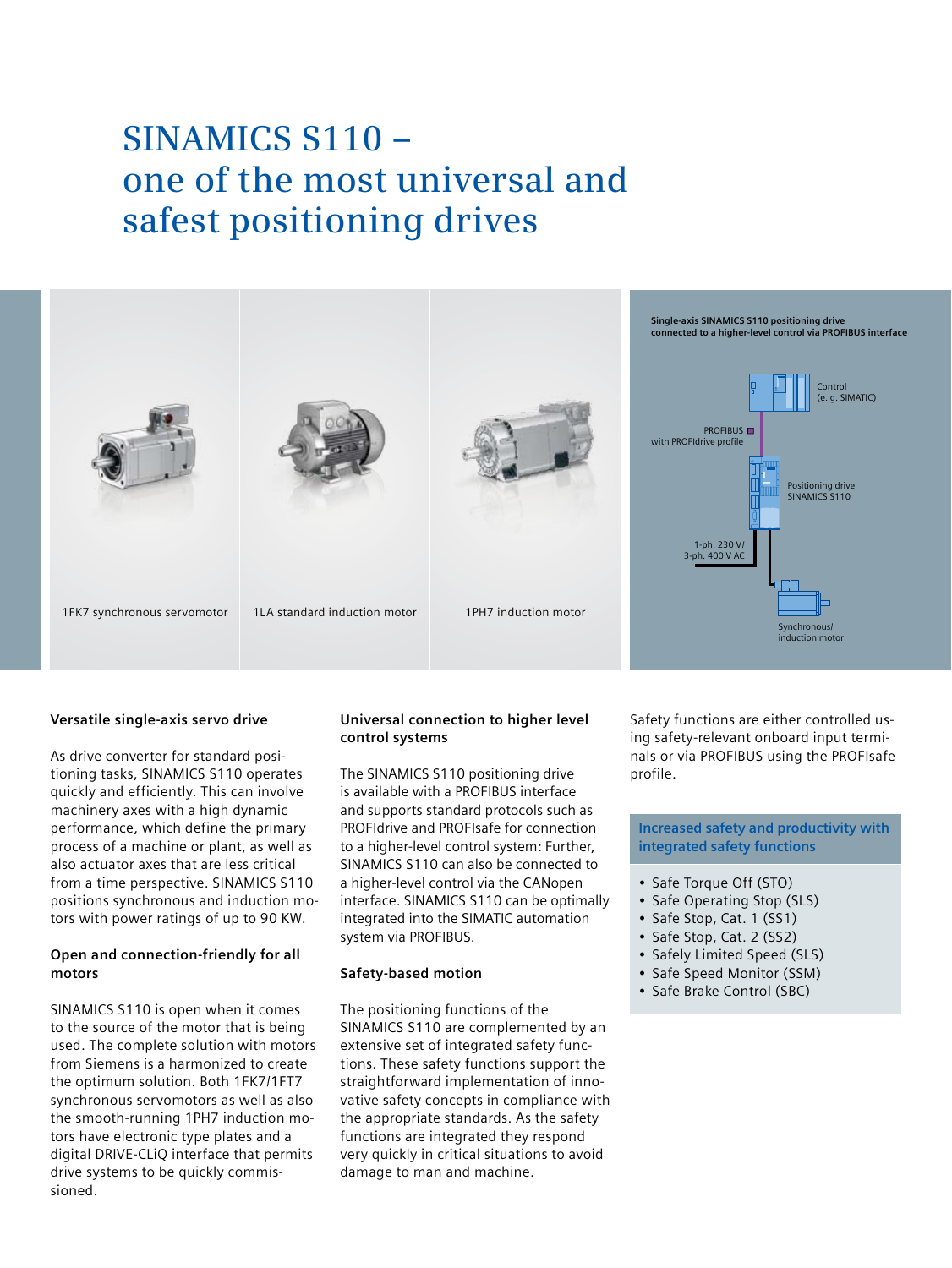# **SINAMICS S110 – selection and ordering data**

| <b>Control Units</b>                                                                                     |                    | <b>Power Module PM340</b>                     | <b>Control Unit CU305</b>                                   | <b>SINAMICS S110</b> |  |
|----------------------------------------------------------------------------------------------------------|--------------------|-----------------------------------------------|-------------------------------------------------------------|----------------------|--|
|                                                                                                          | Order No.          |                                               |                                                             |                      |  |
| <b>CU305 DP</b>                                                                                          | 6SL3040-0JA00-0AA0 |                                               |                                                             |                      |  |
| <b>CU305 CAN</b>                                                                                         | 6SL3040-0JA02-0AA0 |                                               |                                                             |                      |  |
|                                                                                                          |                    |                                               | ۰                                                           |                      |  |
| <b>Accessoires for Control Units</b>                                                                     |                    |                                               |                                                             |                      |  |
| MMC card SINAMICS S110 for storing<br>a safety license or optionally storing<br>the parametrization data | 6SL3054-4AG00-0AA0 |                                               | A Power Module PM340 with a mounted Control Unit CU305 form |                      |  |
| Safety license (Extended Functions)                                                                      | 6SL3054-0AA10-0AA0 | a functional SINAMICS S110 positioning drive. |                                                             |                      |  |

#### **Power Modules**

| <b>POWER MOUNTES</b>                     |                                          |                   |                            |                             |  |  |  |
|------------------------------------------|------------------------------------------|-------------------|----------------------------|-----------------------------|--|--|--|
| Rated power                              | Rated output                             | <b>Frame size</b> | PM340 power module         |                             |  |  |  |
|                                          | current                                  |                   | <b>Without line filter</b> | With integrated line filter |  |  |  |
| kW                                       | $\overline{A}$                           |                   | Order No.                  | Order No.                   |  |  |  |
|                                          | Line supply voltage, 1-ph. 200  240 V AC |                   |                            |                             |  |  |  |
| 0.12                                     | 0.9                                      | FS A              | 6SL3210-1SB11-0UA0         | 6SL3210-1SB11-0AA0          |  |  |  |
| 0.37                                     | 2.3                                      | FS A              | 6SL3210-1SB12-3UA0         | 6SL3210-1SB12-3AA0          |  |  |  |
| 0.75                                     | 3.9                                      | FS A              | 6SL3210-1SB14-0UA0         | 6SL3210-1SB14-0AA0          |  |  |  |
| Line supply voltage, 3-ph. 380  480 V AC |                                          |                   |                            |                             |  |  |  |
| 0.37                                     | 1.3                                      | FS A              | 6SL3210-1SE11-3UA0         | $\overline{\phantom{a}}$    |  |  |  |
| 0.55                                     | 1.7                                      | FS A              | 6SL3210-1SE11-7UA0         | $\overline{a}$              |  |  |  |
| 0.75                                     | 2.2                                      | FS A              | 6SL3210-1SE12-2UA0         |                             |  |  |  |
| 1.1                                      | 3.1                                      | FS A              | 6SL3210-1SE13-1UA0         |                             |  |  |  |
| 1.5                                      | 4.1                                      | FS A              | 6SL3210-1SE14-1UA0         |                             |  |  |  |
| 2.2                                      | 5.9                                      | FS <sub>B</sub>   | 6SL3210-1SE16-0UA0         | 6SL3210-1SE16-0AA0          |  |  |  |
| $\overline{3}$                           | 7.7                                      | FS <sub>B</sub>   | 6SL3210-1SE17-7UA0         | 6SL3210-1SE17-7AA0          |  |  |  |
| $\overline{4}$                           | 10.2                                     | FS <sub>B</sub>   | 6SL3210-1SE21-0UA0         | 6SL3210-1SE21-0AA0          |  |  |  |
| 7.5                                      | 18                                       | FS C              | 6SL3210-1SE21-8UA0         | 6SL3210-1SE21-8AA0          |  |  |  |
| 11                                       | 25                                       | FS C              | 6SL3210-1SE22-5UA0         | 6SL3210-1SE22-5AA0          |  |  |  |
| 15                                       | 32                                       | FS C              | 6SL3210-1SE23-2UA0         | 6SL3210-1SE23-2AA0          |  |  |  |
| 18.5                                     | 38                                       | FS <sub>D</sub>   | 6SL3210-1SE23-8UA0         | 6SL3210-1SE23-8AA0          |  |  |  |
| 22                                       | 45                                       | FS <sub>D</sub>   | 6SL3210-1SE24-5UA0         | 6SL3210-1SE24-5AA0          |  |  |  |
| 30                                       | 60                                       | FS <sub>D</sub>   | 6SL3210-1SE26-0UA0         | 6SL3210-1SE26-0AA0          |  |  |  |
| 37                                       | 75                                       | FS E              | 6SL3210-1SE27-5UA0         | 6SL3210-1SE27-5AA0          |  |  |  |
| 45                                       | 90                                       | FS E              | 6SL3210-1SE31-0UA0         | 6SL3210-1SE31-0AA0          |  |  |  |
| 55                                       | 110                                      | FS <sub>F</sub>   | 6SL3210-1SE31-1UA0         | 6SL3210-1SE31-1AA0          |  |  |  |
| 75                                       | 145                                      | FS <sub>F</sub>   | 6SL3210-1SE31-5UA0         | 6SL3210-1SE31-5AA0          |  |  |  |
| 90                                       | 178                                      | FS <sub>F</sub>   | 6SL3210-1SE31-8UA0         | 6SL3210-1SE31-8AA0          |  |  |  |

Please contact your local Siemens sales person or order the drive unit directly through: www.siemens.com/automation/mall